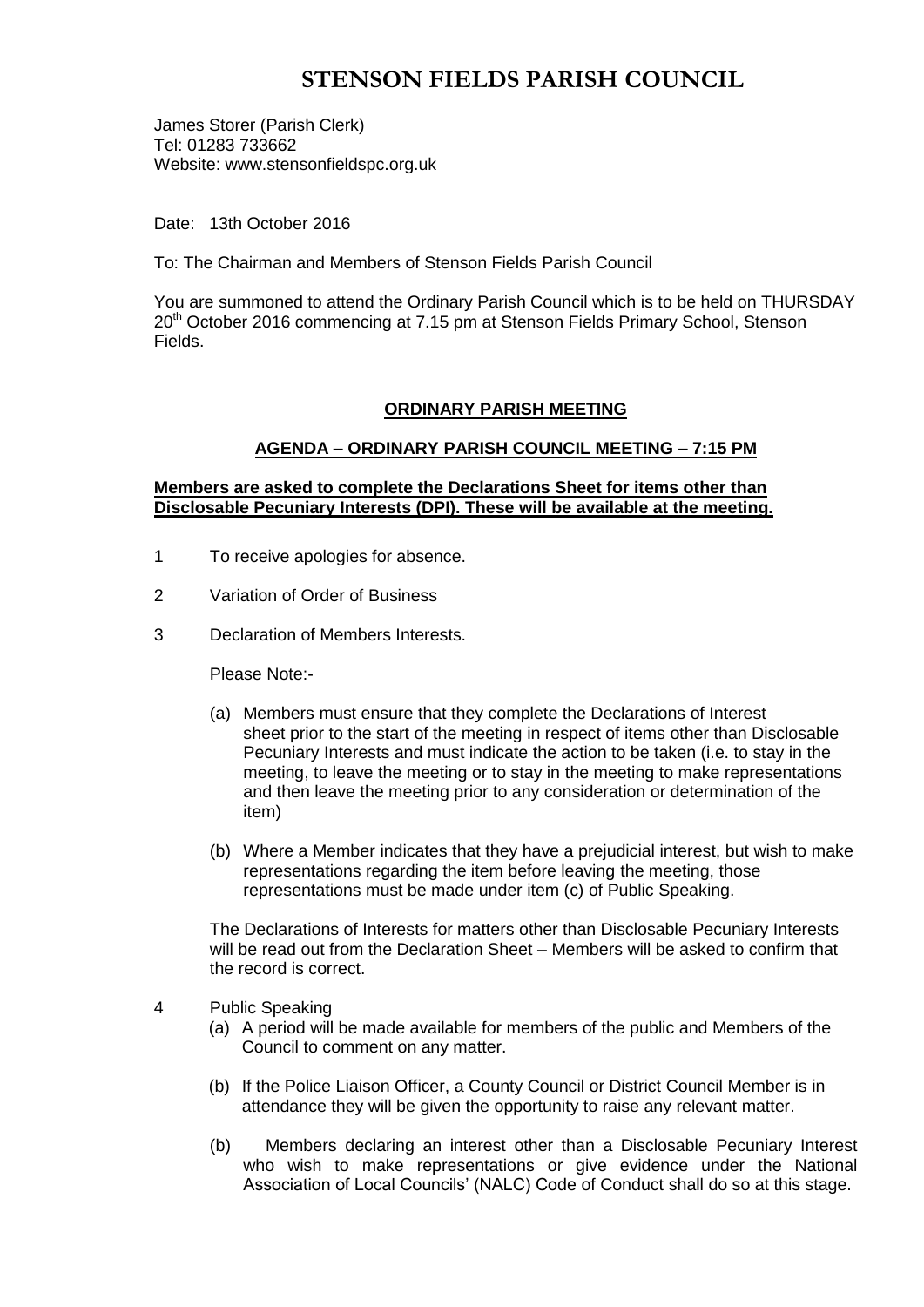- 5 To approve the Minutes of the Ordinary Parish Meeting held on 15<sup>th</sup> September 2016 (copy already circulated)
- 6 To determine which items if any from Part 1 of the Agenda should be taken with the public excluded. If the Council decides to exclude the public it will be necessary to pass a resolution in the following terms: -

**"In view of the confidential nature of item …. to consider a resolution to exclude the press and public from the meeting in accordance with the Public Bodies (Admission to Meetings) Act 1960, s1, in order to discuss the item."** 

- 7 Chairman's Announcements and Reports. For the Chairman of the Parish Council to present any reports and attendances at formal functions
- 8 Report of the Clerk on: (a) Items from the last meeting
- 9 Correspondence
	- (a) Derbyshire Law Centre invitation
	- (b) DALC Circulars (Already Circulated)
	- (c) SDDC Powerpoint regarding planning process (already circulated)
	- (d) BT Pylon consultation
- 10 Finance
	- (a) Accounts for Payment
	- (b) Risk Assessments.
	- (c) To consider the proposal to set up online banking facility.
- 11 To consider Planning Applications
- 12 Police Issues/Speed Limits/Road Safety
- 13 Saxon Gate at Newton Village Development, Stenson Road
- 14 Lengthsman Scheme
- 15 Environment
	- (a) To consider areas which will benefit from planting of bulbs (Min 578/15) (b) To consider (632/16 E) the replacement of a bench with a memorial bench.
- 16 To receive any update on the proposed Parish Boundary Changes
- 17 Consultations

None

- 18 To receive feedback and reports from Council representatives on outside bodies
- 19 Items for information only
	- (a) Reports from Meetings attended
	- (b) Notification of Forthcoming Meetings.
- 20 'Davidson Homes' New Housing Estate (Cllr K Rogers)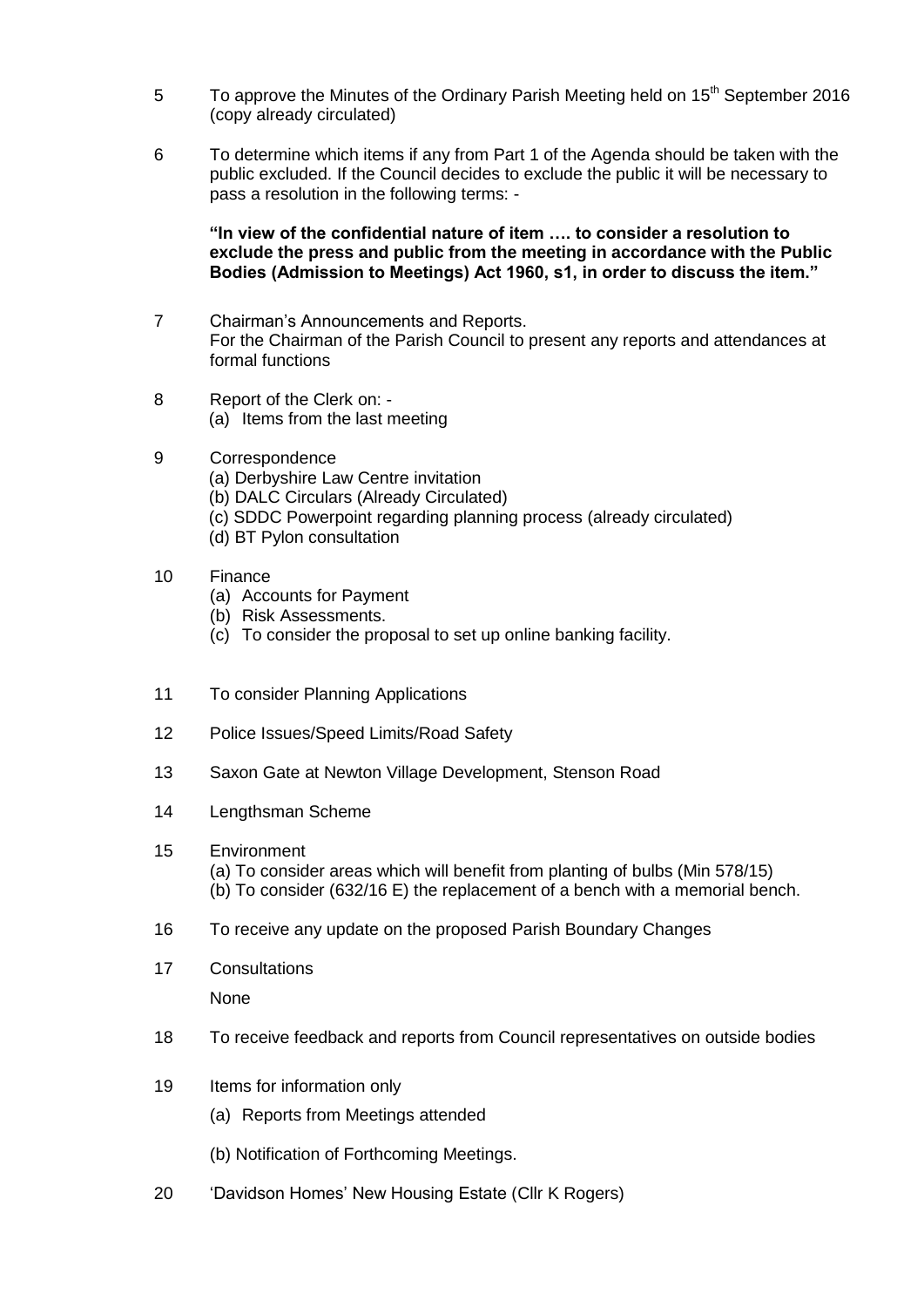- 21 Pedestrian Crossing on Stenson Road (Cllr R Davison)
- 22 Public Land Adoption (Cllr R Lisewski)

### **CONFIDENTIAL INFORMATION**

- 23 To move the following resolution "That in view of the confidential nature of the business about to be transacted (in respect of the personal situation of an employee which could result in legal proceedings) it is advisable in the public interest, that the press and public be temporarily excluded and they are instructed to withdraw."
- 24 Date of next Parish Council meeting  $-17<sup>th</sup>$  November 2016.

# **CONFIDENTIAL SECTION**

Clerk's position